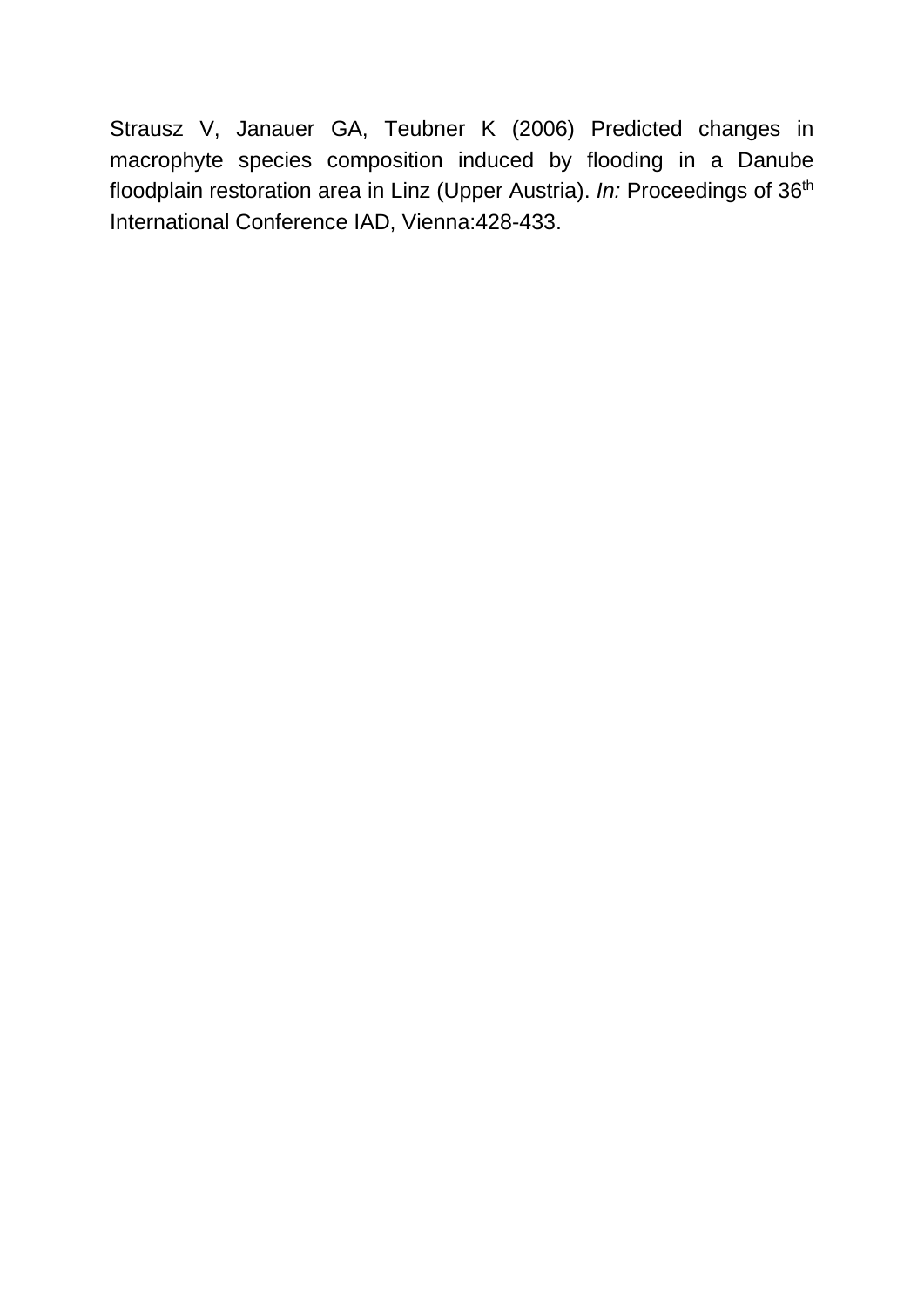# **Predicted changes in macrophyte species composition induced by flooding in a Danube floodplain restoration area in Linz (Upper Austria)**

Veronika Strausz<sup>1</sup>, Georg A. Janauer<sup>1</sup> and Katrin Teubner<sup>1</sup>

Keywords: oxbow lakes, current velocity, frequency distribution, flow, Natura 2000

## **Introduction**

Flow is one of the key parameters in aquatic habitats that influences distribution and growth of water plants. The water flow affects macrophytes (i) directly by velocity pull, battering and abrasion and (ii) indirectly through its effects on the channel bed, such as erosion, sedimentation and anchorage of the plants (REMY 1993, CHAMBERS et al. 1991, HASLAM 1978). In turn, aquatic plants modify the flow patterns in streams due to their hydraulic resistance to flow (DODDS & BIGGS 2002, STEPHAN 2002, SAND-JENSEN & PEDERSEN 1999, SAND-JENSEN & MEBUS 1996, MACHATA-WENNINGER & JANAUER 1991). A detailed study on the relationship between flow resistance of macrophytes and water velocity was treated by SAND-JENSEN (2003) and initiated an intense discussion on methodical questions (SUKHODOLOV 2005, SAND-JENSEN 2005, GREEN 2005). Extreme events like floods represent disturbances in aquatic habitats. They usually generate turbulent flow of great force and velocity and relocate the bed sediments (HASLAM 1978, HENRY et al. 1996). Macrophyte response to disturbances and the role of connectivity in floodplain water bodies had been described in detail by different authors (BARRAT-SEGRETAIN & AMOROS 1995; HENRY et al. 1996; BORNETTE et al. 1998; BARRAT-SEGRETAIN et al. 1999; HEILER et al. 1995).

To predict species composition after natural or man-induced flooding, species composition before the disturbance, the ecological requirements of the species and their biological traits have to be known (HENRY et al. 1996). The restoration project in the Traun-Danubefloodplain in Linz (Upper Austria) focuses on the distribution of macrophyte species in habitats shaped by flow velocity, a key species trait described in HENRY et al. (1996). Artificial channels including oxbow lakes shall ameliorate the water supply in the area and changes in macrophyte diversity must be predicted in response to flooding with Danube surface water. Based on present flow conditions the effect of transforming still waters to flowing conditions is predicted for two scenarios: (i) permanent water flow at  $0.2 \text{ m s}^{-1}$  and (ii) short-term flood-flow at  $0.8 \text{ m s}^{-1}$  (JANAUER et al. 2001). Varying flow velocities and sediment types (STRAUSZ & JANAUER 2002) make the selected site "Mitterwasser" a good example to extend our knowledge on macrophyte structure changing along gradients of flowvelocity.

## **Materials and Methods**

*Study site*: The study was carried out in "Mitterwasser", a ground-water-fed former sidechannel of the River Danube in Linz (Upper Austria), which is part of the Natura 2000 protected area "Traun-Donau-Auen". Situated on the orographic right side of the River Danube (Danube River-km 2124-2117) it is connected to the main river channel only on its lower end. The levees of the hydroelectric power plant Abwinden-Asten separate the Danube floodplain from the main river channel, resulting in a chain of small, mainly lentic oxbow

<sup>&</sup>lt;sup>1</sup> Department of Freshwater Ecology – Hydrobotany, University of Vienna, Althanstraße 14, A-1091 Vienna, Austria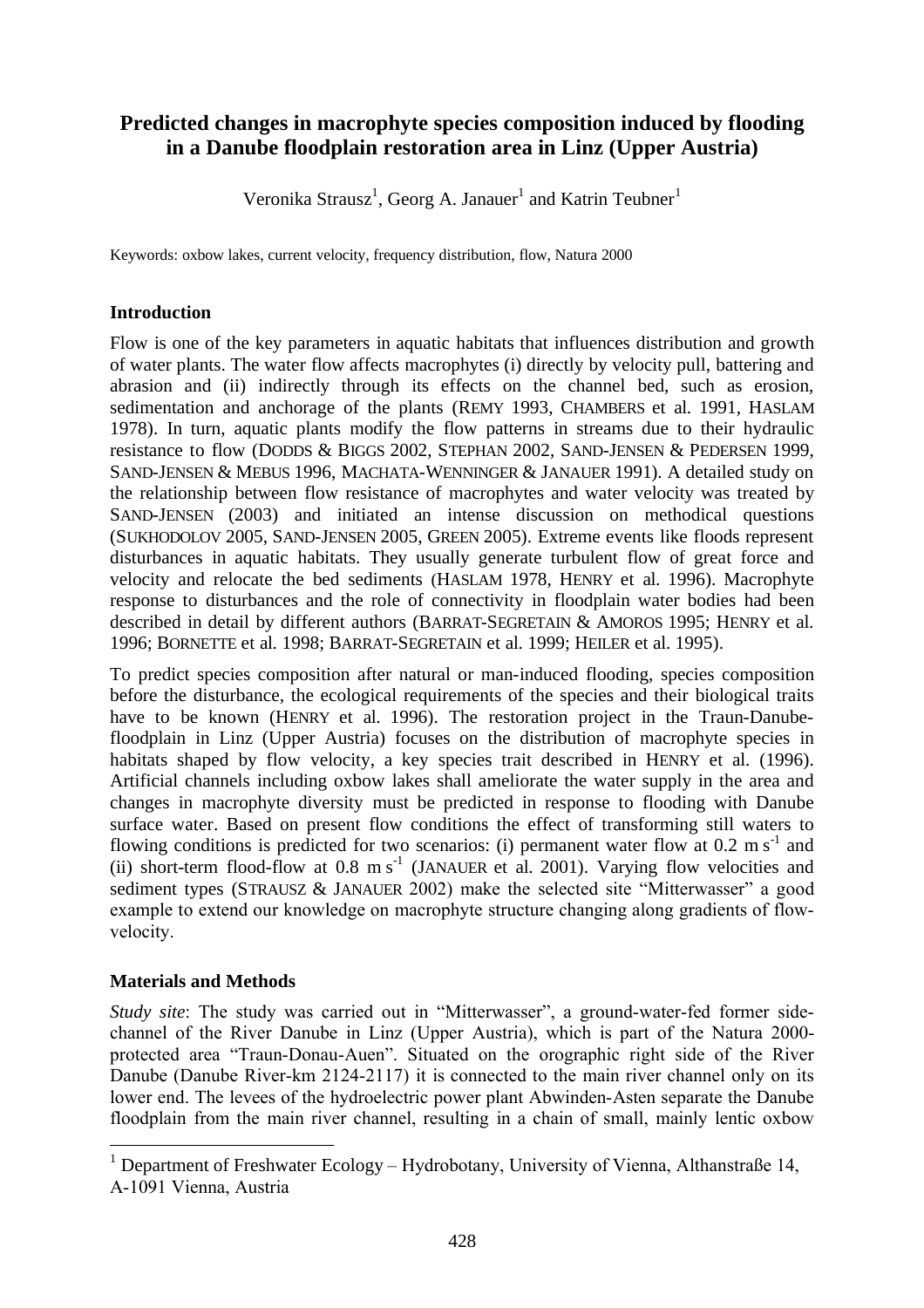lakes. A drain filled with ground water and river seepage parallels the levees on the outer side and meets the Mitterwasser at c. River-km 2122. Only flood-backflow enters the backwater system today. A connection with the Danube at the up-river end of the oxbow lake system shall ameliorate the hydrological conditions.

Flow velocity was measured in stands of 12 macrophyte species in the Mitterwasser, and the flow in the present seepage drain (up to  $0.52 \text{ m s}^2$ ). Measurement points were selected according to species growing in the oxbow lakes described in Table 1. Flow velocity was measured with a Höntzsch (Germany) propeller device, using a calibrated tube fitting to avoid interference with plant (MACHATA-WENNINGER and JANAUER 1991). At each site current velocity was measured in a vertical profile at discrete water depth every 5-20 cm (15 readings each). Frequency-distributions of depth integrated flow velocities are shown for the whole water column (m s<sup>-1</sup>) in Figures 1a-k (Sigma Plot 9.0, SYSTAT Software). Taxonomy follows Fischer et al. (2005) and Krause (1997) for Characeae.

| Macrophyte species                                      | A | R | $\mathsf{C}$ | D |
|---------------------------------------------------------|---|---|--------------|---|
| Callitriche hamulata Kütz ex W.D.J. Koch                |   |   |              |   |
| Callitriche obtusangula Le Gall                         |   |   |              |   |
| Ceratophyllum demersum L.                               |   |   |              |   |
| Chara contraria A. Br. ex Kütz                          |   |   |              |   |
| Chara globularis Thuill.                                |   |   |              |   |
| Hippuris vulgaris L.                                    |   |   |              |   |
| Hottonia palustris L.                                   |   |   |              |   |
| Lemna minor L.                                          |   |   |              |   |
| Lemna trisulca L.                                       |   |   |              |   |
| Myriophyllum verticillatum L.                           |   |   |              |   |
| Nitella opaca (Ag. ex Bruz.) Ag.                        |   |   |              |   |
| Nuphar lutea (L.) J.E. Smith in Sibthorp et J. E. Smith |   |   |              |   |
| Potamogeton berchtoldii Fieber                          |   |   |              |   |
| Potamogeton friesii Rupr.                               |   |   |              |   |
| Potamogeton lucens L.                                   |   |   |              |   |
| Potamogeton natans L.                                   |   |   |              |   |
| Potamogeton pectinatus L.                               |   |   |              |   |
| Potamogeton pusillus L.                                 |   |   |              |   |
| Ranunculus circinatus Sibthorp                          |   |   |              |   |
| Sagittaria sagittifolia L.                              |   |   |              |   |
| Stratiotes aloides L.                                   |   |   |              |   |
| Utricularia vulgaris L.                                 |   |   |              |   |

Table 1: Macrophytes occurring in all the lentic and lotic water bodies of the study site. Bold print indicates species which are common in both habitats (lotic "Mitterwasser" channel and seepage drain and the lentic oxbow lakes) and hence flow velocity measurements were carried out in "Mitterwasser" and seepage drain. Column A indicates species which are common over at a wide range of flow velocities (occurrence in at least 5 flow-velocity classes); other species are restricted to four (B), three (C) or two velocity classes (D) only.

## **Results**

Macrophyte species found in the survey are presented in Table 1. More than half of the species occurred in both the lentic oxbow lakes and the lotic "Mitterwasser" channel and the seepage drain. The distribution of these species along the gradient of flow-velocities is shown in Fig. 1.

According to our empirical data set 17 velocity classes were statistically defined from zero to  $0.52 \text{ ms}^{-1}$  with a class width of 0.0327. Flow velocities showed two characteristic distribution patterns: *Ceratophyllum demersum*, *Nuphar lutea*, *Potamogeton berchtoldii*, *P. friesii* and *P. lucens* concentrated mainly at lower flow velocities (Fig. 1a-d), whereas *Potamogeton pectinatus*, *P. pusillus*, *Sagittaria sagittifolia*, *Myriophyllum verticillatum* and *Ranunculus circinatus* were more evenly distributed over all velocity-classes (Fig. 1e-i). *Callitriche obtusangula* showed an intermediate position (Fig. 1k). The species occurring in the highest velocity classes were *Ceratophyllum demersum* and *Potamogeton pectinatus* (until velocity class 12, 0.33-0.36 m s<sup>-1</sup>), *Ranunculus circinatus* (until velocity class 14, 0.39-0.43 m s<sup>-1</sup>) and Myriophyllum verticillatum (until velocity class 15, 0.43-0.46 m s<sup>-1</sup>). *Callitriche hamulata* is found in only two velocity classes and not shown in Fig. 1.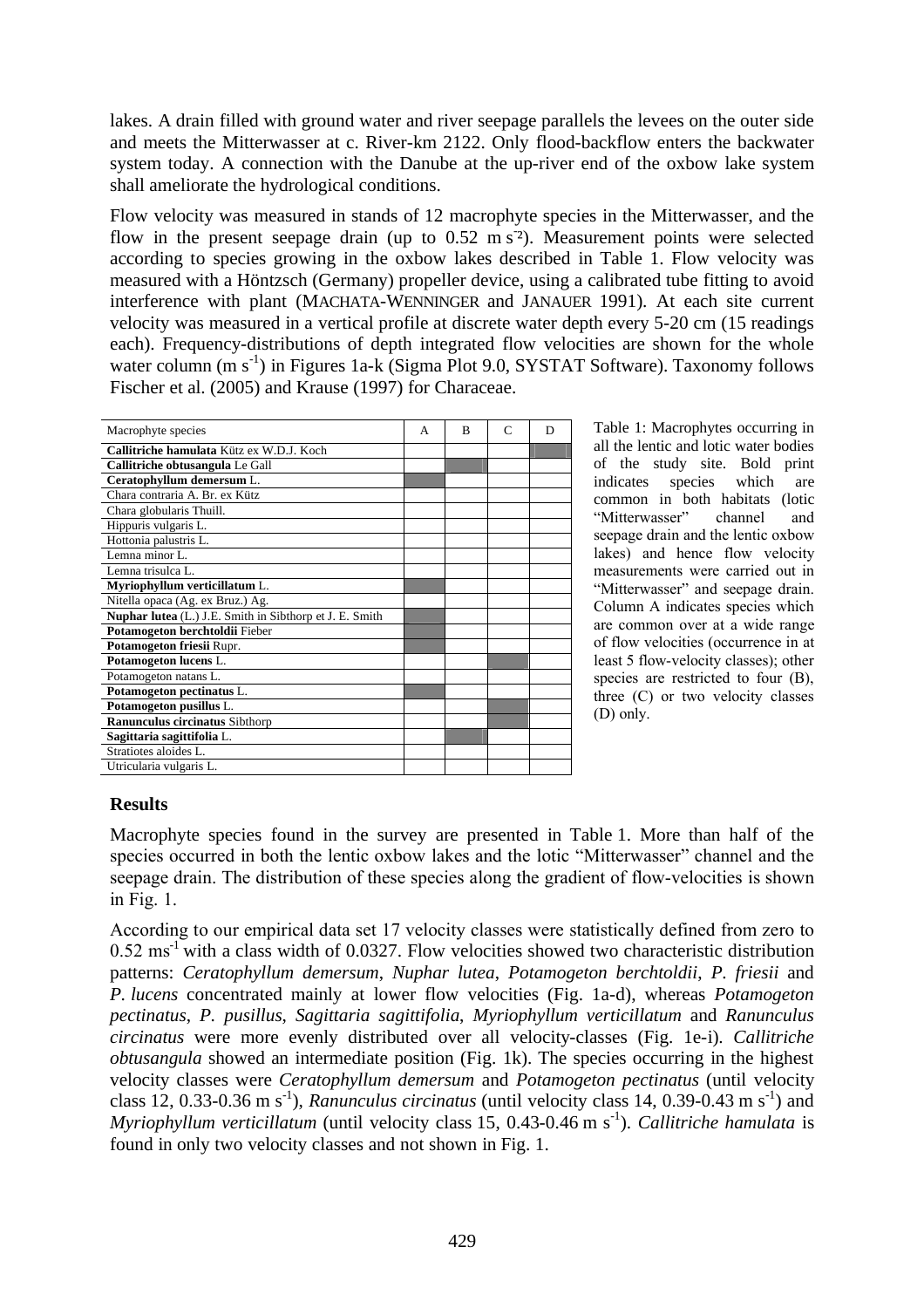

Scenarios are based on two threshold velocities: 0.2 and 0.8 m  $s^{-1}$  (Fig.1). 0.8 m  $s^{-1}$  exceeds most of the flow velocities tolerated by macropyhtes in their natural habitats.

Figure1: Frequency distribution of flow velocities in the "Mitterwasser" and the seepage drain. Class width=0.0327; Flow velocity classes: 0 (class 1) to 0.52 m s<sup>-1</sup> (class 17). White bars=total set of measurement sites. Grey bars=measurement at the location of species occurrence (regression curve fitting by log normal distribution); n=number of measuring sites per species. No regression curves were produced for species occuring at very few locations only (species marked by an asterisk). Black arrows indicate  $0.2 \text{ m s}^{-1}$  flow speed which is suggested for man-induced flooding. Abbreviations: Cal obt *(Callitriche obtusangula), Cer dem (Ceratophyllum demersum*), Myr ver (*Myriophyllum verticillatum*), Nup lut (*Nuphar lutea*), Pot ber/fri (*Potamogeton berchtoldii/friesii*), Pot luc (*P. lucens*), Pot pec (*P. pectinatus*), Pot pus (*P. pusillus*), Ran cir (*Ranununculus circinatus*), Sag sag (*Sagittaria sagittifolia*).

#### **Discussion**

Adaptation of macrophytes to current velocity and their resilience after disturbance play a key role in predicting species composition following re-connection of oxbow lakes to the main river. Our results are consistent with HASLAM (1978) and MIDCC (2005) which is shown in Tab.2.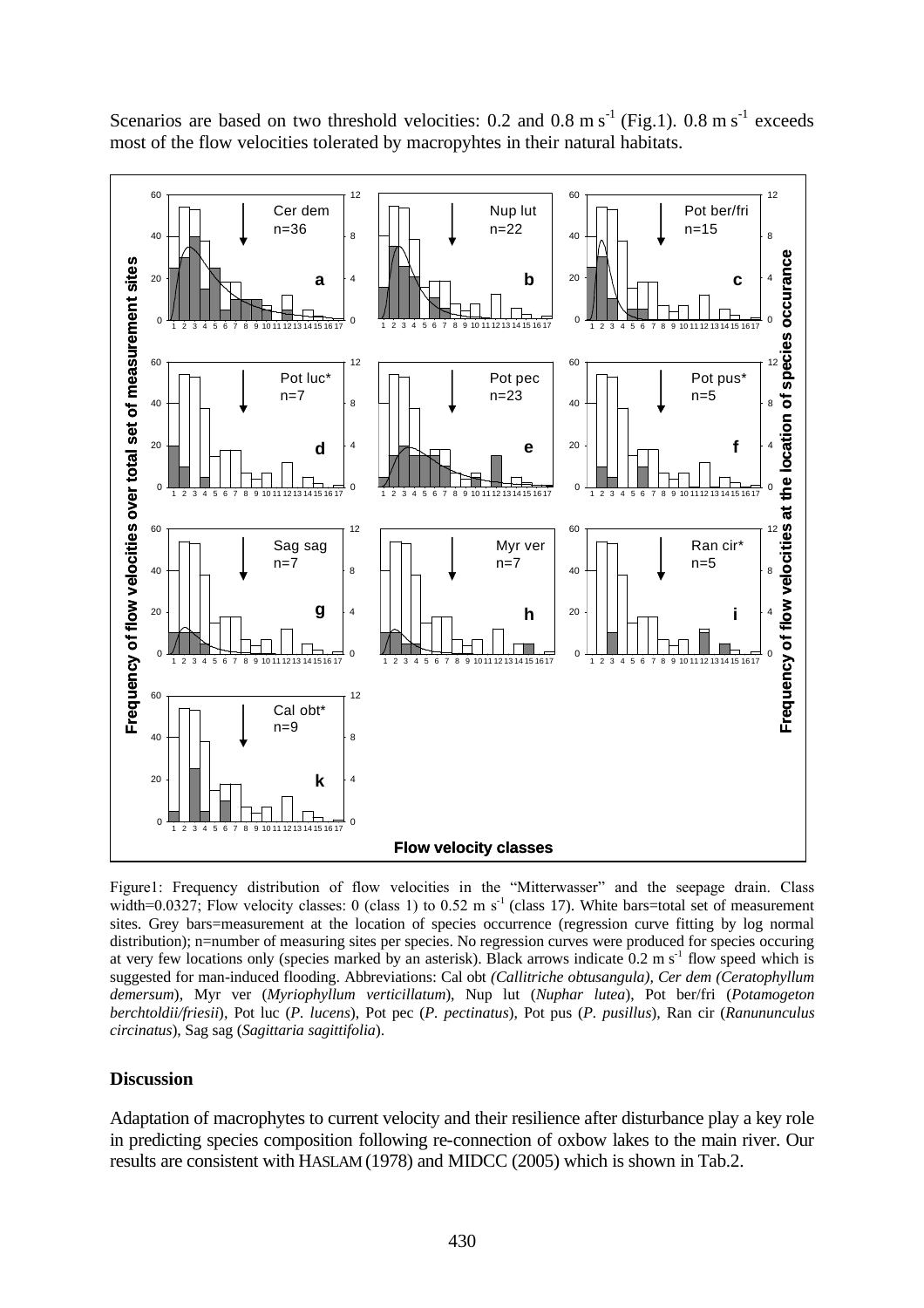*Ceratophyllum demersum*, *Sagittaria sagittifolia* and *Lemna minor* agg. are species best "correlated with negligible flow" (HASLAM 1978: 29), which is confirmed by our measurements (Fig.1a, g). *Nuphar lutea* and *Potamogeton pectinatus* mainly occur in "slow flow" also shown by our data (Fig.1b, e). The latter often grows in moderate flow as well, also shown by three of our *P. pectinatus*-sites (flow class 12,  $0.33{\text -}0.36 \text{ m s}^{-1}$ , Fig.1e). *Ranunculus circinatus* occurred in class 3, 12 and 14  $(>0.39$ -0.43 m s<sup>-1</sup>). Hence, our results confirm HASLAM'S study who stated that larger *Ranunculus*-populations are more frequent in fast flow whereas *Ranunculus circinatus* also occurs in negligible flow.

| HASLAM (1978)                      | <b>MIDCC</b> (2005)                                              | STRAUSZ, JANAUER & TEUBNER (2006)                          |
|------------------------------------|------------------------------------------------------------------|------------------------------------------------------------|
|                                    | 1) no flow, stagnant                                             |                                                            |
| 1) negligible flow<br>2) slow flow | 2) low flow, from just visible<br>$(>0 - 0.30 \text{ m s}^{-1})$ | velocity class 1-10 $(0 - 0.30 \text{ m s}^{-1})$          |
| 3) moderate flow                   | 3) medium flow $(0.35 - 0.65 \text{ m s}^{-1})$                  | velocity class 11-17 ( $> 0.30 - 0.52$ m s <sup>-1</sup> ) |
| 4) fast flow                       | 4) high flow $(>0.70 \text{ m s}^{-1})$                          |                                                            |

Table 2: Flow-categories after HASLAM (1978), MIDCC and the authors.

Regarding resilience some species tolerate disturbance better than others because of stronger regeneration and colonisation potential (BARRAT-SEGRETAIN et al. 1999). *Ceratophyllum demersum* has high abilities, while *Hippuris vulgaris*, *Potamogeton pusillus*, *P. lucens* and *Utricularia vulgaris* are susceptible as shown in experiments by BARRAT-SEGRETAIN et al. (1999). Timing of disturbance influences species composition as well: *Sagittaria sagittifolia* regenerates quickly after summer floods while *Potamogeton pusillus* recovers easily after disturbance in winter. *Ranunculus circinatus* and *P. pusillus* are both temporarily affected by summer floods (BARRAT-SEGRETAIN & AMOROS 1995).

Our study in the Danube floodplain area confirms that current velocity determines macropyhte diversity and abundance in running waters. A flooding with  $0.2 \text{ m s}^{-1}$  is likely to be tolerated by *Ceratophyllum demersum* and *Potamogeton pectinatus* as these species occur over a wide range of flow velocities. *Ranunculus circinatus* and *Myriophyllum verticillatum* both occur in flow velocities up to 0.43 and 0.46 m  $s^{-1}$ . Nevertheless, predicting the effects of permanent higher water flow on these species, a larger set of flow measurements would be desirable. As *Potamogeton berchtoldii*, *P. friesii*, *P. lucens*, *P. pusillus*, *Sagittaria sagittifolia* and *Callitriche obtusangula* occur in velocity classes below  $0.2 \text{ m s}^{-1}$  we assume that these species will decrease in abundance within short time. *Nuphar lutea* tolerates just about  $0.2 \text{ m s}^{-1}$  and will probably decrease, too – as also all the species not given in bold letters in Table 1 –, as even a modest increase in current velocity is capable of reducing aquatic plant abundance (CHAMBERS et al. 1991, JANAUER & PALL 1999). A short-term flood-flow at  $0.8 \text{ m s}^{-1}$  exceeds most of the flow velocities tolerated by macropyhtes in their natural habitats and will probably flush away all species present.

## **Summary**

The backwater system of the Danube in Linz (Upper Austria) is cut off from inundations by damming and impoundment and receives only backflow from the main river channel. Several mainly lentic water bodies remain as part of the local backwater system and house a number of endangered aquatic species. This study predicts the long-term change in macrophyte species composition and abundance due to proposed artificial flooding to ameliorate the surface and ground water conditions in the Danube floodplain area. Flow velocity measurements in stands of 12 macrophyte species in a former river channel and a seepage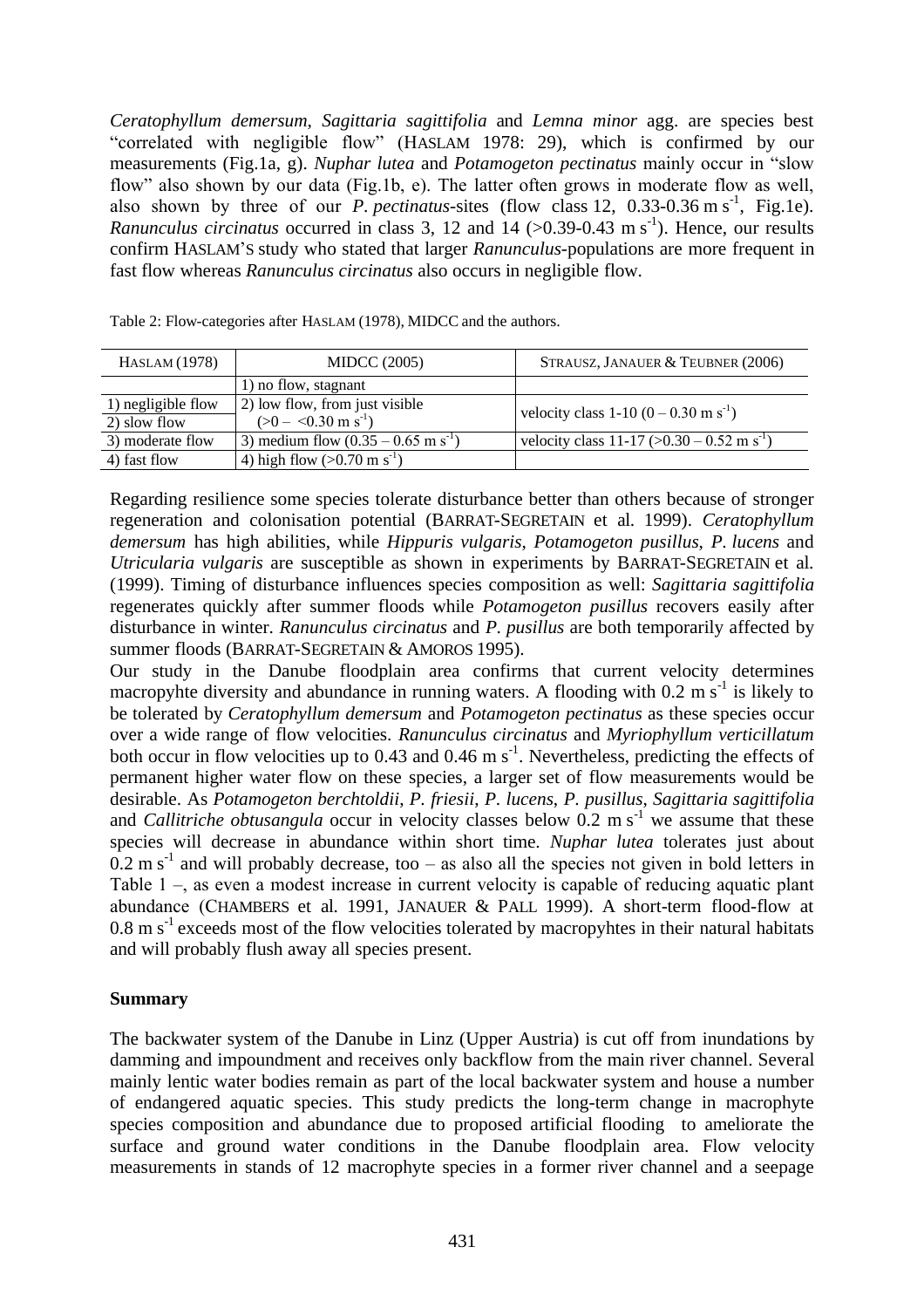drain in the Danube floodplain showed that *Potamogeton berchtoldii*, *P. friesii*, *P. lucens*, *P. pusillus*, *Sagittaria sagittifolia, Callitriche obtusangula* and *Nuphar lutea* occur in velocity classes below 0.2 m s<sup>-1</sup>. In consequence of a man-induced flooding with 0.2 m s<sup>-1</sup> these species will most probably decrease in abundance within short time. *Ceratophyllum demersum* and *Potamogeton pectinatus* occur over a wide range of flow velocities, thus, a flooding is likely to be tolerated. A flooding by  $0.8 \text{ m s}^{-1}$  will completely dislodge all the species present in the lentic water bodies.

## **Acknowledgements**

This study was partly supported by the provincial government of Upper Austria and the Dr. Heinrich Jörg-Foundation (Graz).

## **References**

BARRAT-SEGRETAIN, M.-H. & AMOROS, C. (1995): Influence of flood timing on the recovery of macrophytes in a former river channel. – Hydriobiologia **316**: 91-101.

BARRAT-SEGRETAIN, M.-H., HENRY, C. P. & BORNETTE, G. (1999): Regeneration and colonization of aquatic plant fragments in relation to the disturbance frequency of their habitats. – Arch. Hydrobiol. **145**: 111-127.

BORNETTE, G., AMOROS, C., & LAMOUROUX, N. (1998): Aquatic plant diversity in riverine wetlands: the role of connectivity. – Freshwater Biol. **39** (1998): 267-283.

CHAMBERS, P. A., PREPAS, E. E., HAMILTON, H. R. & BOTHWELL, M. L. (1991): Current velocity and its effect on aquatic macrophytes in flowing waters. – Ecol. Appl. **1**: 249-257.

DODDS, W. K. & BIGGS, B. J. F. (2002): Water velocity attenuation by stream periphyton and macrophytes in relation to growth form and architecture. – J. N. Am. Benthol. Soc. **21** (1): 2- 15.

FISCHER, M., ADLER, W. & OSWALD, K. (2005): Exkursionsflora für Österreich, Liechtenstein, Südtirol.  $2<sup>nd</sup>$  ed., 1380 pp.

GREEN, J. (2005): Further comment on drag and reconfiguration of macrophytes. – Freshwater Biol. **50**: 2162-2166.

HASLAM, S. M. (1978): River plants. The macrophytic vegetation of watercourses. – Camebridge university press, London, New York, Melbourne.

HEILER, G., HEIN, T. & SCHIEMER, F. (1995): Hydrological connectivity and flood pulses as the central aspects for the integrity of a river-floodplain system. Regul. Riv. **11**: 351-361.

HENRY, C. P., AMOROS, C. & BORNETTE, G. (1996): Species traits and recolonization processes after flood disturbances in riverine macrophytes. – Vegetatio **122** (1996): 13-27.

JANAUER, G.A. & PALL, K (1999): Makrophytenvegetation des Gießgangs Greifenstein. Schriftenreihe Forschung im Verbund. **53**: 10-97.

JANAUER, G. A., EXLER, N. & STRNAD, D. (2001): Gewässervegetation und Strömung: Auslöschung oder Nachhaltigkeit. Project report. Vienna 2001.

KRAUSE, W. (1997): Charales (Charophyceae). – In: ETTL, H., GÄRTNER, G., HEYNIG, H. & MOLLENHAUER, D. (ed.): Süßwasserflora von Mitteleuropa. Vol. 18, Gustav Fischer, Jena, Stuttgart, Lübeck, Ulm.